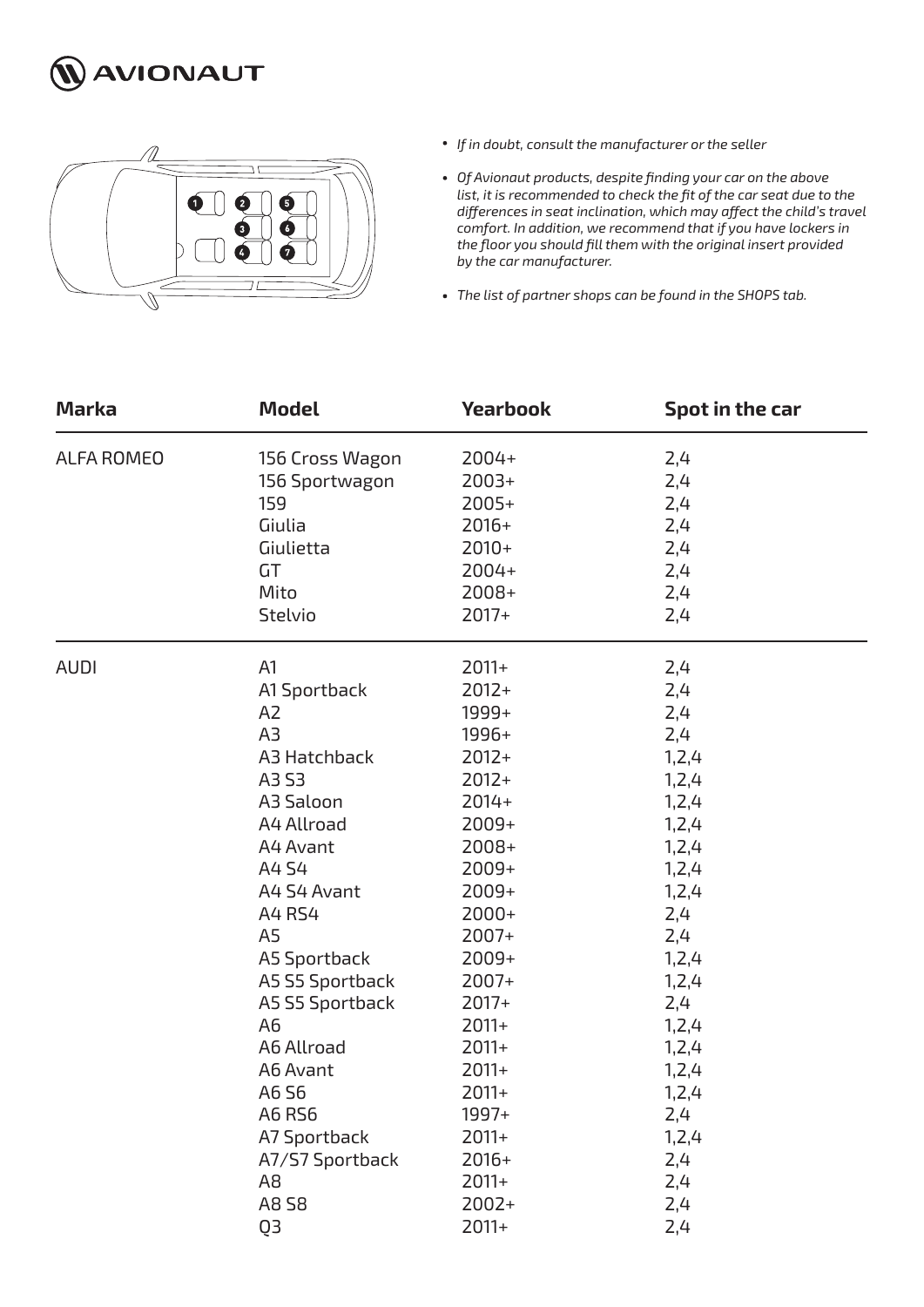

| <b>Brand</b>   | <b>Model</b>     | <b>Yearbook</b>                 | Spot in the car       |
|----------------|------------------|---------------------------------|-----------------------|
|                | Q5<br>Q5<br>Q7   | 2008-2012<br>$2013+$<br>$2005+$ | 2,4<br>1, 2, 4<br>2,4 |
|                | Q8<br><b>TTS</b> | 2018+<br>2008+                  | 1<br>1                |
|                | TT               | $2014+$                         | 1,2                   |
| <b>BENTLEY</b> | Continental      | $2003+$                         | 1,2,4                 |
| <b>BMW</b>     | 1                | 2004+                           | 2,4                   |
|                | 1 Cabrio         | 2008+                           | 2,4                   |
|                | 1 Coupe          | 2007+                           | 2,4                   |
|                | 2 Active Tourer  | $2014+$                         | 1, 2, 4               |
|                | 2 Coupe          | $2013+$                         | 2,4                   |
|                | 2 Gran Tourer    | $2015+$                         | 1, 2, 4               |
|                | 3                | $2005+$                         | 2,4                   |
|                | 3 Cabrio         | 2007+                           | 2,4                   |
|                | 3 Coupe          | 2006+                           | 2,4                   |
|                | 3 Gran Turismo   | $2013+$                         | 2,4                   |
|                | 3 Touring        | $2005+$                         | 2,4                   |
|                | 4 Cabrio         | $2014+$                         | 2,4                   |
|                | 4 Coupe          | $2013+$                         | 2,4                   |
|                | 4 Gran Coupe     | $2014+$                         | 2,4                   |
|                | 5                | 2003-2010                       | 2,4                   |
|                | 5                | $2010+$                         | 2,4                   |
|                | 5 Gran Turismo   | $2009+$                         | 2,4                   |
|                | 5 Touring        | $2003+$                         | 2,4                   |
|                | 6 Cabrio         | $2011+$                         | $\overline{2}$        |
|                | 6 Coupe          | $2003+$                         | 2,4                   |
|                | 6 Gran Coupe     | $2011+$                         | 2,4                   |
|                | 7                | $2001+$                         | 2,4                   |
|                | i3               | $2013+$                         | 2,4                   |
|                | X1               | 2009+                           | 2,4                   |
|                | X3               | $2003+$                         | 2,4                   |
|                | X4               | $2014+$                         | 2,4                   |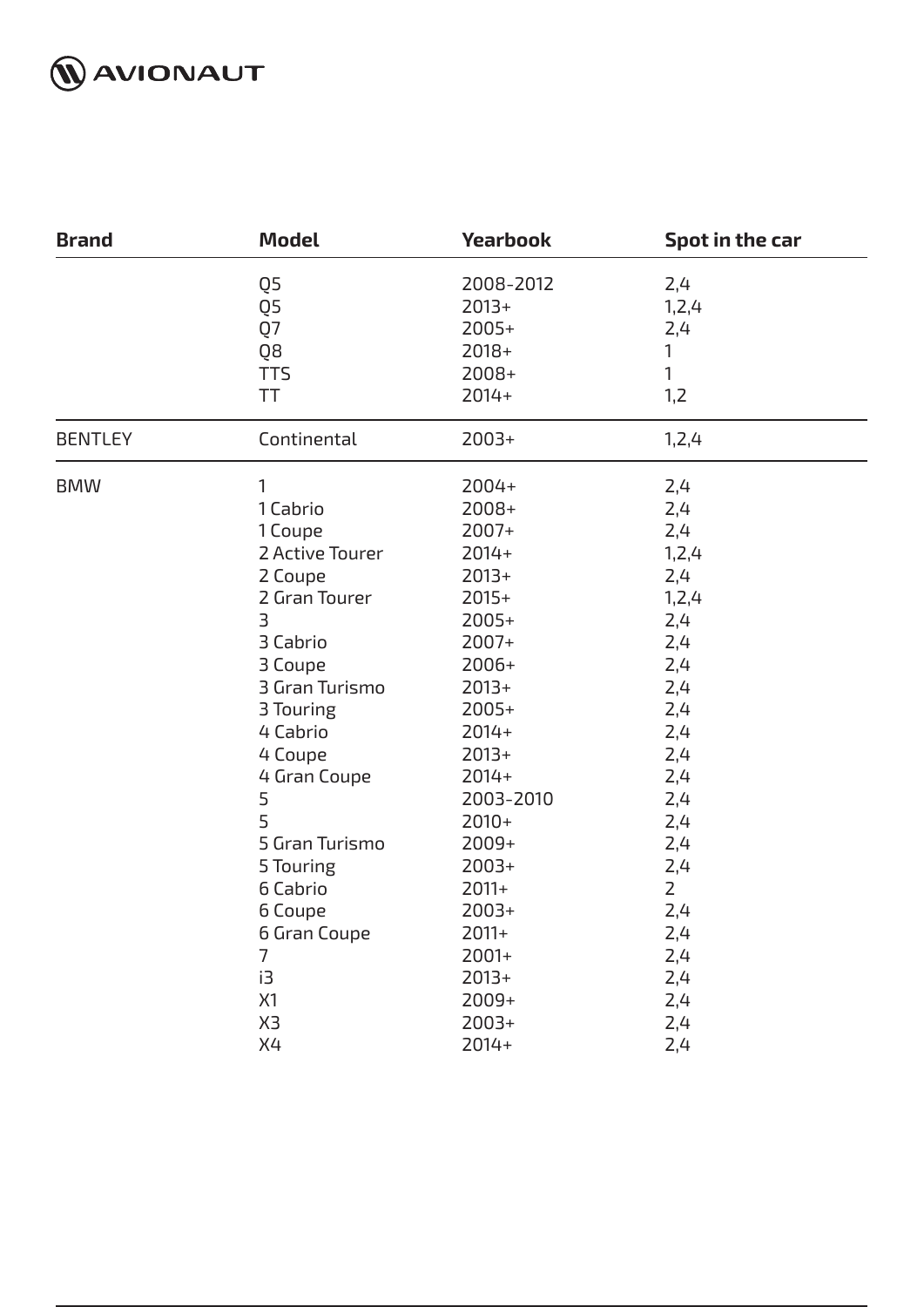

| <b>Brand</b>     | <b>Model</b>      | <b>Yearbook</b> | Spot in the car |
|------------------|-------------------|-----------------|-----------------|
|                  | X <sub>5</sub>    | 1999+           | 2,4             |
|                  | X6                | 2008+           | 2,4             |
| <b>CADILAC</b>   | <b>BLS</b>        | 2006+           | 2,4             |
|                  | <b>CTS</b>        | 2007+           | 2,4             |
|                  | Escalade          | 2006-2014       | 2,3             |
|                  | Escalade          | $2015+$         | 2,3,4           |
|                  | <b>SRX</b>        | 2004+           | 2,4             |
|                  | <b>STS</b>        | $2005+$         | 2,4             |
|                  | <b>XLR</b>        | 2004+           | 1               |
| <b>CHEVROLET</b> | Aveo              | 2006+           | 2,4             |
|                  | Captiva           | 2006+           | 2,4             |
|                  | Cruze             | 2009+           | 2,4             |
|                  | Cruze Wagon       | $2012+$         | 2,4             |
|                  | Epica             | 2006+           | 2,4             |
|                  | <b>HHR</b>        | 2007+           | 2,4             |
|                  | Kalos             | $2002+$         | 2,4             |
|                  | Lacetti           | 2004+           | 2,4             |
|                  | Matiz             | $2005+$         | 2,4             |
|                  | Nubira            | $2003+$         | 2,4             |
|                  | Orlando           | $2010+$         | 2,4             |
|                  | <b>Spark</b>      | $2010+$         | 2,4             |
|                  | <b>Trax</b>       | $2013+$         | 2,4             |
| <b>CHRYSLER</b>  | 300 C             | 2004+           | 2,4             |
|                  | <b>PT Cruiser</b> | $2000+$         | 2,4             |
|                  | Voyager           | 2001-2007       | 2,4,5,7         |
| <b>CITROEN</b>   | Berlingo II+III   | 2008+           | 1               |
|                  | C-Crosser         | 2007+           | 2,4             |
|                  | C-ZERO            | 2009+           | 2,4             |
|                  | C1                | $2005+$         | 2,4             |
|                  | C <sub>2</sub>    | $2003+$         | 2,4             |
|                  | C <sub>3</sub>    | 2002+           | 2,4             |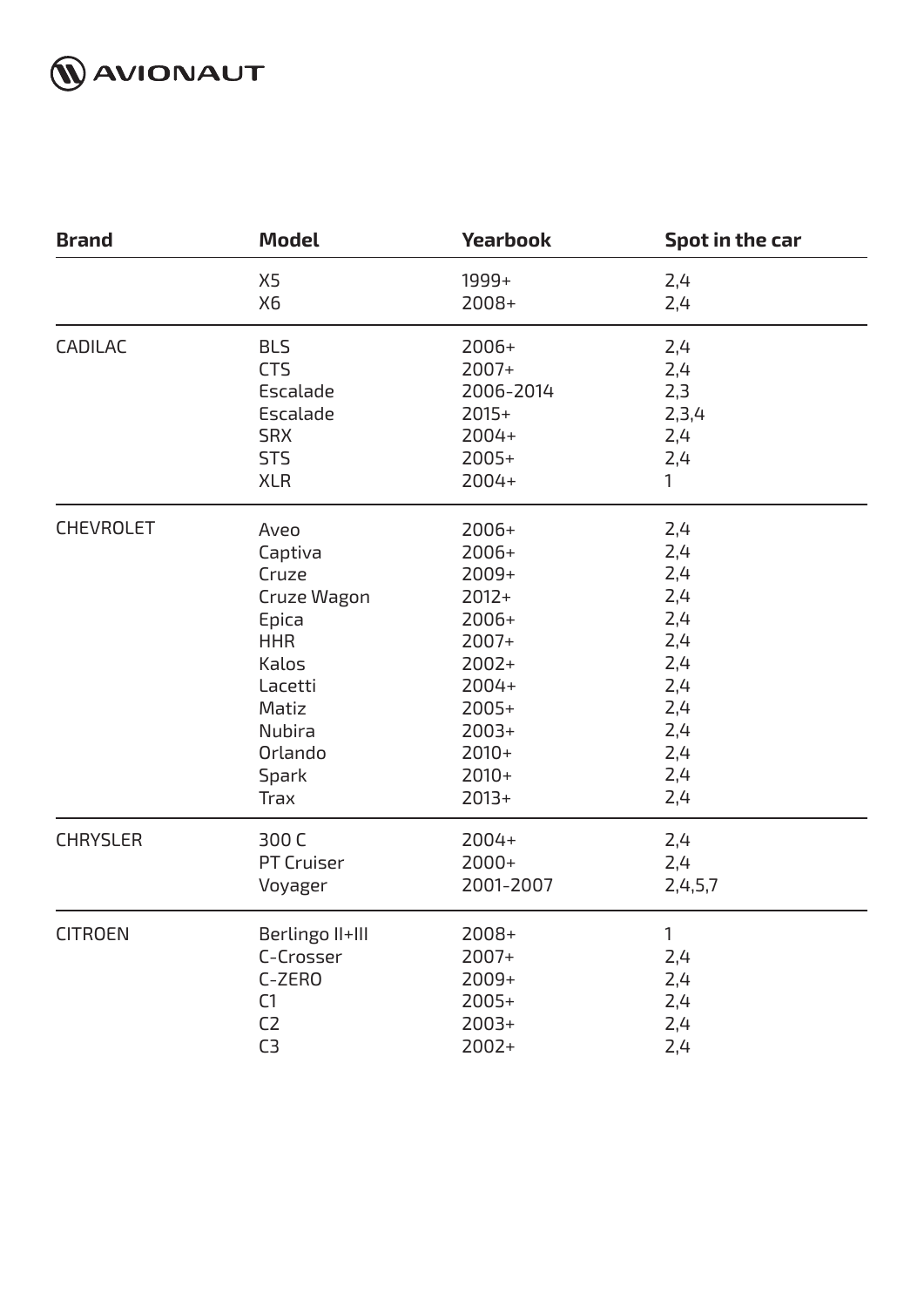

| <b>Brand</b>    | <b>Model</b>       | <b>Yearbook</b> | Spot in the car |
|-----------------|--------------------|-----------------|-----------------|
|                 | C3 Picasso         | 2009+           | 2,4             |
|                 | C <sub>4</sub>     | 2004-2018       | 2,4             |
|                 | C <sub>4</sub>     | $2013+$         | 2,3,4           |
|                 | <b>C4 Aircross</b> | $2012+$         | 2,4             |
|                 | C4 Grand Picasso   | $2013+$         | 2,3,4           |
|                 | C4 Picasso         | $2014+$         | 2,3             |
|                 | C <sub>5</sub>     | $2001+$         | 2,4             |
|                 | C5 Tourer          | $2008+$         | 2,4             |
|                 | C <sub>6</sub>     | $2005+$         | 2,4             |
|                 | C8                 | $2002+$         | 2,4,5,7,        |
|                 | DS <sub>3</sub>    | $2010+$         | 2,4             |
|                 | DS4                | $2011+$         | 2,4             |
|                 | DS5                | $2011+$         | 2,4             |
|                 | Jumper             | 2007+           | 2,4,5,7         |
|                 | Jumpy              | $2012+$         | 5,7             |
|                 | Nemo               | $2007+$         | 2,4             |
|                 | Saxo               | $2000+$         | 2,4             |
|                 | Spacetourer        | $2016+$         | 2,3,4,6         |
|                 | <b>Xsara</b>       | 1997+           | 2,4             |
| <b>DACIA</b>    | Dokker             | $2012+$         | 2,3,4           |
|                 | <b>Duster</b>      | $2010+$         | 2,4             |
|                 | Lodgy              | $2012+$         | 2,3,4           |
|                 | Logan II           | $2012+$         | 2,4             |
|                 | Logan MCV          | $2006+$         | 2,4             |
|                 | Sandero            | $2008+$         | 2,4             |
| <b>DAIHATSU</b> | Cuore              | $2003+$         | 2,4             |
|                 | Materia            | $2006+$         | 2,4             |
|                 | Sirion             | 2005+           | 2,4             |
|                 | <b>Terios</b>      | 2006+           | 2,4             |
|                 | Trevis             | $2006+$         | 2,4             |
| <b>DODGE</b>    | Caliber            | 2006+           | 2,4             |
|                 | Durango            | $2003+$         | 2,4             |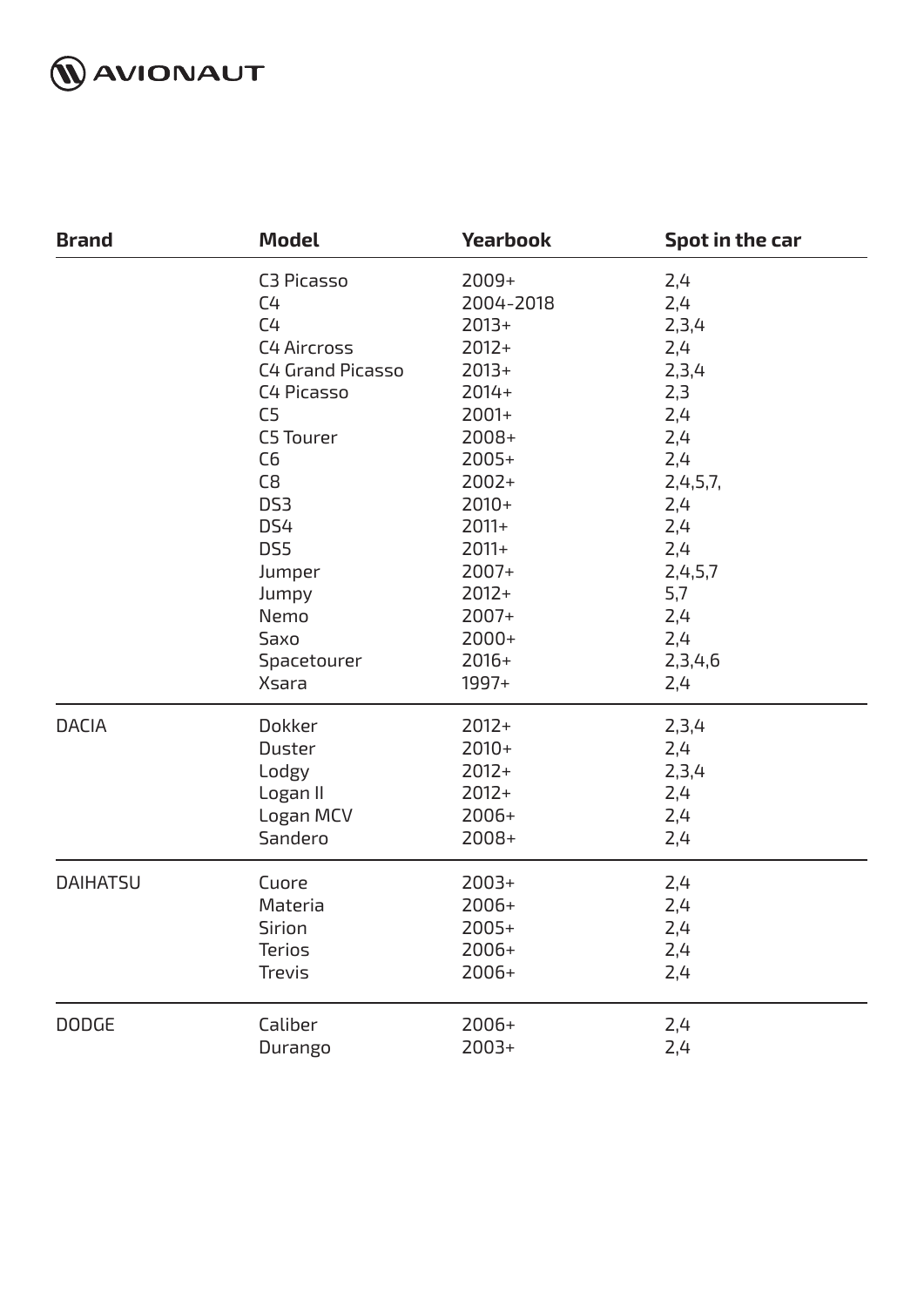

| <b>Brand</b>   | <b>Model</b>           | <b>Yearbook</b> | Spot in the car |
|----------------|------------------------|-----------------|-----------------|
|                | Nitro                  | 2006+           | 2,4             |
|                | Ram                    | 2009+           | 2,3,4           |
| <b>FERRARI</b> | Lusso-T                | $2017+$         | 2,4             |
| <b>FIAT</b>    | 500                    | 2007+           | 2,4             |
|                | 500C                   | 2009+           | 2,4             |
|                | 500L                   | $2012+$         | 2,4             |
|                | 500X                   | $2014+$         | 2,4             |
|                | <b>Bravo</b>           | $2007+$         | 2,4             |
|                | Croma                  | $2005+$         | 2,4             |
|                | Doblo                  | $2010+$         | 2,4             |
|                | Ducato                 | 2007+           | 2,4,5,7         |
|                | <b>Grande Punto</b>    | $2005+$         | 2,4             |
|                | Idea                   | $2003+$         | 2,4             |
|                | Linea                  | 2007+           | 2,4             |
|                | Multipla               | 2004+           | 2,4             |
|                | Panda                  | $2003+$         | 2,4             |
|                | Punto                  | $2012+$         | 2,4             |
|                | Qubo                   | 2008+           | 2,4             |
|                | Scudo                  | 2007+           | 2,4             |
|                | Sedici                 | 2006+           | 2,4             |
|                | <b>Stilo</b>           | $2001+$         | 2,4             |
|                | Tipo                   | $2015+$         | 2,4             |
|                | Ulysse                 | $2002+$         | 2,4             |
| <b>FORD</b>    | <b>B-MAX</b>           | $2012+$         | 2,4             |
|                | C-MAX                  | $2010+$         | 2,4             |
|                | Fiesta                 | 2009+           | 2,4             |
|                | Focus                  | 1998-2014       | 2,4             |
|                | Focus                  | 2007            | 2,4             |
|                | <b>Focus Traveller</b> | $2005+$         | 2,4             |
|                | <b>Fusion US</b>       | $2005+$         | 2,4             |
|                | Galaxy                 | $2006+$         | 3               |
|                | Grand C-Max            | $2010+$         | 2,4             |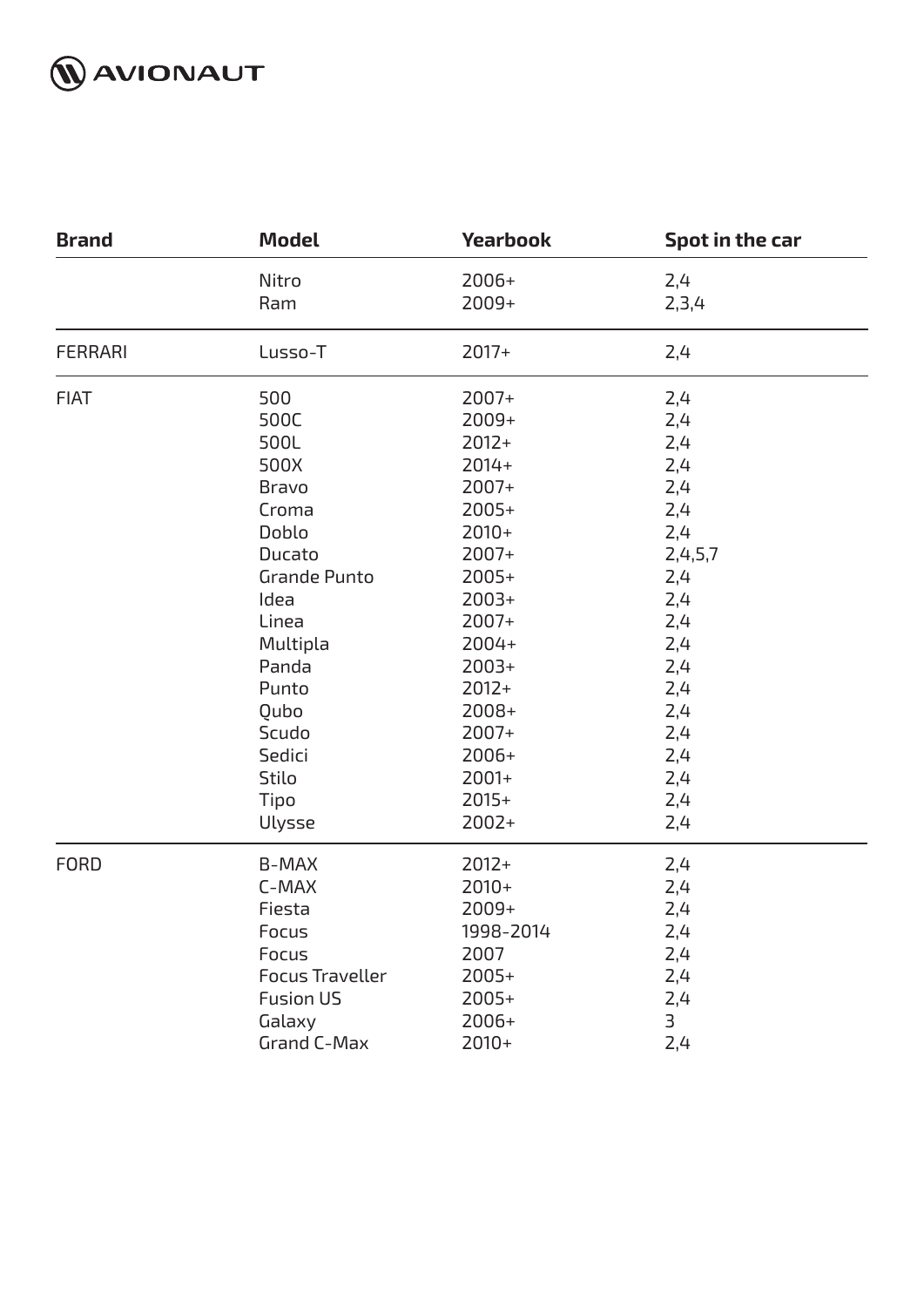

| <b>Brand</b>   | <b>Model</b>           | <b>Yearbook</b> | Spot in the car |
|----------------|------------------------|-----------------|-----------------|
|                | Ka                     | 2009+           | 2,4             |
|                | Kuga                   | 2008-2012       | 2,4             |
|                | Kuga                   | $2013+$         | 2,4             |
|                | Maverick               | 2001+           | 2,4             |
|                | Mondeo                 | $2001+$         | 2,4             |
|                | Mustang                | 2009-2014       | 2,4             |
|                | <b>Mustang</b>         | $2016+$         | $\overline{2}$  |
|                | Ranger                 | $2012+$         | 2,4             |
|                | S-Max                  | 2006-2009       | 2,4             |
|                | S-Max                  | $2006+$         | 2,3,4           |
|                | <b>Tourneo Connect</b> | 2002-2012       | 3               |
|                | <b>Tourneo Connect</b> | $2013+$         | 2,4             |
|                | <b>Tourneo Courier</b> | $2014+$         | 2,4             |
|                | <b>Tourneo Custom</b>  | $2012+$         | 3,4,6           |
|                | Transit                | 2006+           | 2,4             |
| <b>HONDA</b>   | Accord                 | $2003+$         | 2,4             |
|                | <b>Accord Tourer</b>   | 2008+           | 2,4             |
|                | City 4                 | 2009+           | 2,4             |
|                | Civic                  | $2001+$         | 2,4             |
|                | Civic Tourer           | $2013+$         | 2,4             |
|                | $CR-V$                 | 2001-2006       | 2,4             |
|                | $CR-V$                 | 2007+           | 2,3,4           |
|                | $CR-Z$                 | $2010+$         | $\overline{2}$  |
|                | FR-V                   | $2005+$         | 2,4             |
|                | Insight                | $2009+$         | 2,4             |
|                | Jazz                   | 2001+           | 2,4             |
|                | Legend                 | $2006+$         | 2,4             |
|                | Stream                 | 2000+           | 2,4             |
| <b>HUMMER</b>  | H <sub>2</sub>         | $2003+$         | 3               |
|                | H <sub>3</sub>         | 2005+           | 2,4             |
| <b>HYUNDAI</b> | Accent                 | $2003+$         | 2,4             |
|                | Coupe                  | $2002+$         | 2,4             |
|                | Elantra                | $2003+$         | 2,4             |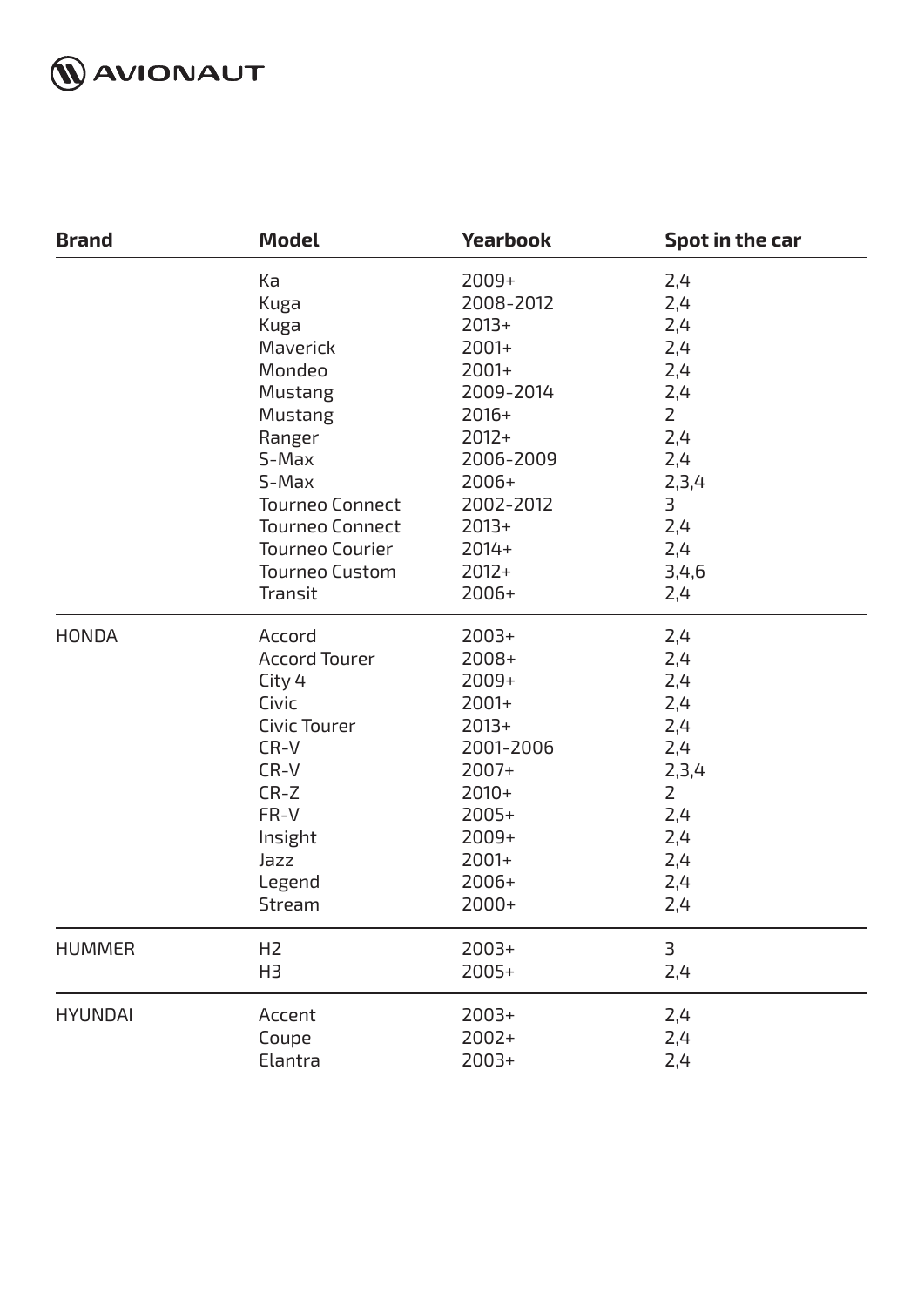

| <b>Brand</b>    | <b>Model</b>          | <b>Yearbook</b> | Spot in the car |
|-----------------|-----------------------|-----------------|-----------------|
|                 | Getz                  | $2002+$         | 2,4             |
|                 | $H-1$                 | 2008+           | 2,4             |
|                 | i10                   | 2008+           | 2,4             |
|                 | i20                   | 2008+           | 2,4             |
|                 | i30                   | 2007+           | 2,4             |
|                 | i30CW                 | $2012+$         | 2,4             |
|                 | i30CW                 | $2007+$         | 2,4             |
|                 | i40                   | $2011+$         | 2,4             |
|                 | ix20                  | $2010+$         | 2,4             |
|                 | ix35                  | $2010+$         | 2,4             |
|                 | ix55                  | $2009+$         | 2,4             |
|                 | Matrix                | $2001+$         | 2,4             |
|                 | Santa Fe              | $2002+$         | 2,4             |
|                 | Sonata                | 1998+           | 2,4             |
|                 | Terracan              | $2002+$         | 2,4             |
|                 | Tucson                | $2004+$         | 2,4             |
|                 | Veloster              | $2011+$         | $\overline{2}$  |
| <b>INFINITI</b> | <b>EX37</b>           | 2007+           | 2,4             |
|                 | Q30                   | $2015+$         | 2,4             |
|                 | Q50                   | $2013+$         | 2,4             |
|                 | QX70                  | $2013+$         | 2,4             |
| <b>ISUZU</b>    | D-Max                 | $2012+$         | 2,4             |
| <b>JAGUAR</b>   | S-Type                | 1999+           | 2,4             |
|                 | X-Type                | 2001+           | 2,4             |
|                 | XF                    | $2008+$         | 2,4             |
|                 | XJ                    | 2003-2009       | 2,4             |
| <b>JEEP</b>     | Cherokee              | 2001+           | 2,4             |
|                 | Commander             | 2006+           | 2,4             |
|                 | Compass               | 2007+           | 2,4             |
|                 | <b>Grand Cherokee</b> | 2005+           | 2,4             |
|                 | Patriot               | 2007+           | 2,4             |
|                 |                       |                 |                 |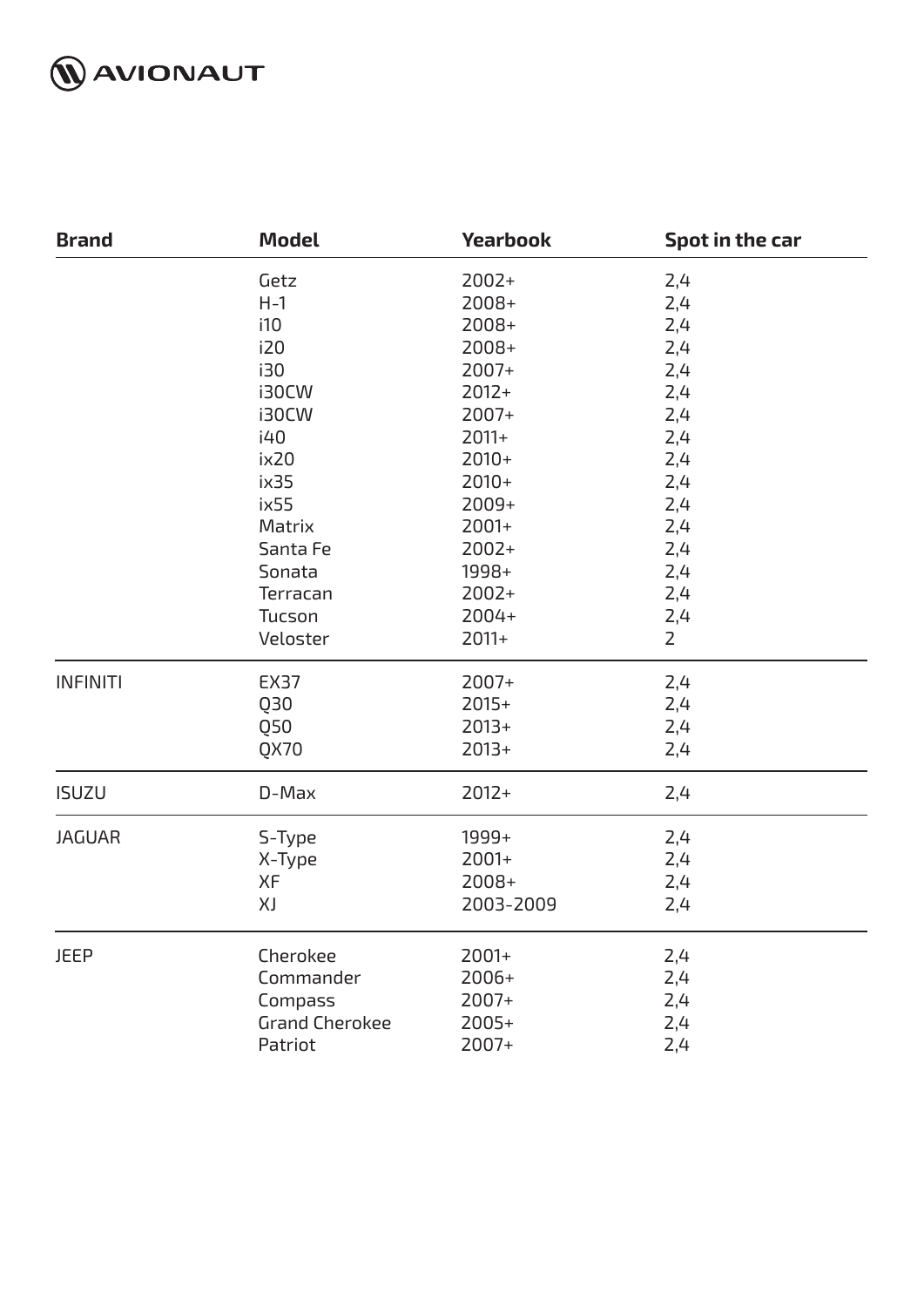

| <b>Brand</b>       | <b>Model</b>           | <b>Yearbook</b> | Spot in the car |
|--------------------|------------------------|-----------------|-----------------|
|                    | Renegade               | $2014+$         | 2,4             |
|                    | Wrangler               | $2007+$         | 2,4             |
|                    | Wrangler Unlimited     | 2018+           | 2,4             |
| <b>KIA</b>         | Carens                 | 2002-2012       | 2,4             |
|                    | Carens                 | $2013+$         | 2,4             |
|                    | Carnival               | $2002+$         | 2,4             |
|                    | cee'd                  | $2005+$         | 2,4             |
|                    | cee'd SW               | $2014+$         | 2,4             |
|                    | Cerato                 | 2004+           | 2,4             |
|                    | Magentis               | $2002+$         | 2,4             |
|                    | <b>Opirus</b>          | $2003+$         | 2,4             |
|                    | Optima                 | $2010+$         | 2,4             |
|                    | Picanto                | $2004+$         | 2,4             |
|                    | pro cee'd              | $2008+$         | 2,4             |
|                    | Rio                    | 1999+           | 2,4             |
|                    | Sorento                | 2002-2013       | 2,3,4           |
|                    | Sorento                | $2014+$         | 2,4             |
|                    | Soul                   | $2008+$         | 2,4             |
|                    | Sportage               | $2005+$         | 2,4             |
|                    | Venga                  | 2009+           | 2,4             |
| <b>LAMBORGHINI</b> | Urus                   | $2017+$         | 1,2,4           |
| <b>LANCIA</b>      | Delta                  | 2008+           | 2,4             |
|                    | Musa                   | $2007+$         | 2,4             |
|                    | Phedra                 | $2002+$         | 2,4,5,7         |
|                    | Thema                  | $2011+$         | 2,4             |
|                    | <b>Thesis</b>          | $2002+$         | 2,4             |
|                    | Ypsilon                | 2003-2011       | 2,4             |
| <b>Land Rover</b>  | Discovery 3            | 2004+           | 2,4             |
|                    | Discovery 4            | $2010+$         | 2,4             |
|                    | <b>Discovery Sport</b> | $2015+$         | 2,4             |
|                    | Freelander             | 2007+           | 2,4             |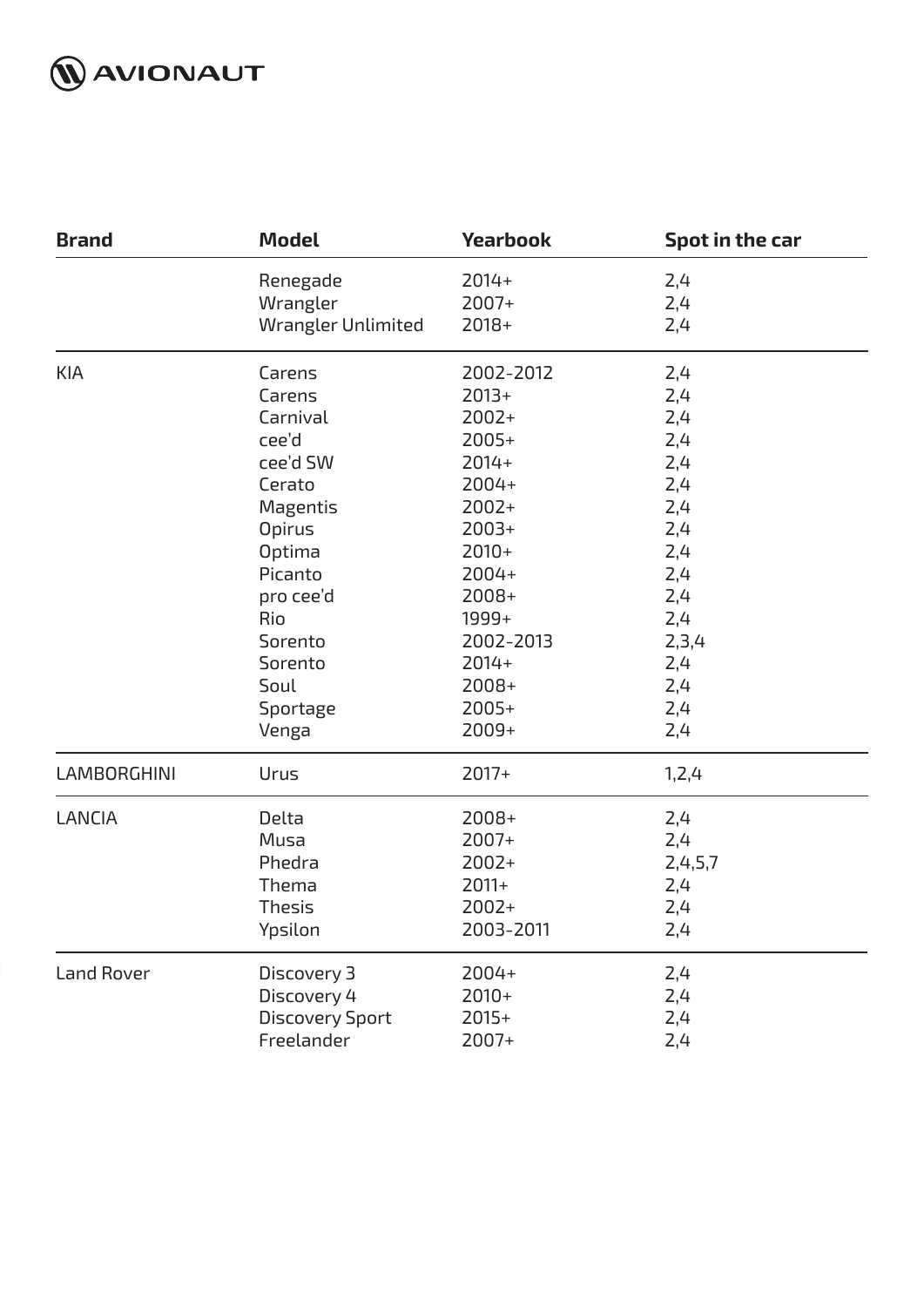

| <b>Brand</b>    | <b>Model</b>               | <b>Yearbook</b> | Spot in the car |
|-----------------|----------------------------|-----------------|-----------------|
|                 | Range Rover<br>Range Rover | $2002+$         | 2,4             |
|                 | Evoque                     | $2011+$         | 2,4             |
|                 | Range Rover Sport          | $2005+$         | 2,4             |
| <b>LEXUS</b>    | CT200h                     | $2011+$         | 2,4             |
|                 | GS                         | 2000+           | 2,4             |
|                 | IS.                        | $2001+$         | 2,4             |
|                 | LS                         | 2007+           | 2,4             |
|                 | <b>NX</b>                  | $2014+$         | 2,4             |
|                 | <b>RC</b>                  | $2014+$         | $\overline{2}$  |
|                 | <b>RX</b>                  | $2003+$         | 2,4             |
|                 | SC430                      | $2001+$         | 2,4             |
| <b>MASERATI</b> | Ghibli                     | $2013+$         | 2,4             |
|                 | Levante                    | $2016+$         | 2,4             |
|                 | Quattroporte               | $2003+$         | 2,4             |
| <b>MAZDA</b>    | 323F                       | $2000+$         | 2,4             |
|                 | $CX-5$                     | $2011+$         | 2,4             |
|                 | $CX-7$                     | 2006+           | 2,4             |
|                 | $CX-9$                     | $2006+$         | 2,4             |
|                 | Mazda 2                    | 2003-2007       | 4               |
|                 | Mazda 2                    | 2008+           | 2,4             |
|                 | Mazda 3                    | $2003+$         | 2,4             |
|                 | Mazda 5                    | $2005+$         | 2,4             |
|                 | Mazda 6                    | $2002+$         | 2,4             |
|                 | <b>MPV</b>                 | 1999+           | 2,4             |
|                 | $MX-5$                     | 1998-2015       | 1               |
|                 | Premacy                    | $2001+$         | 2,4             |
|                 | Tribute                    | 2000+           | 2,4             |
| Mercedes        | Kl. A                      | 2001+           | 2,4             |
|                 | Kl. B                      | 2005+           | 2,4             |
|                 | Kl. C                      | 2001+           | 2,4             |
|                 | Kl. C Cabriolet            | $2016+$         | $2^{\circ}$     |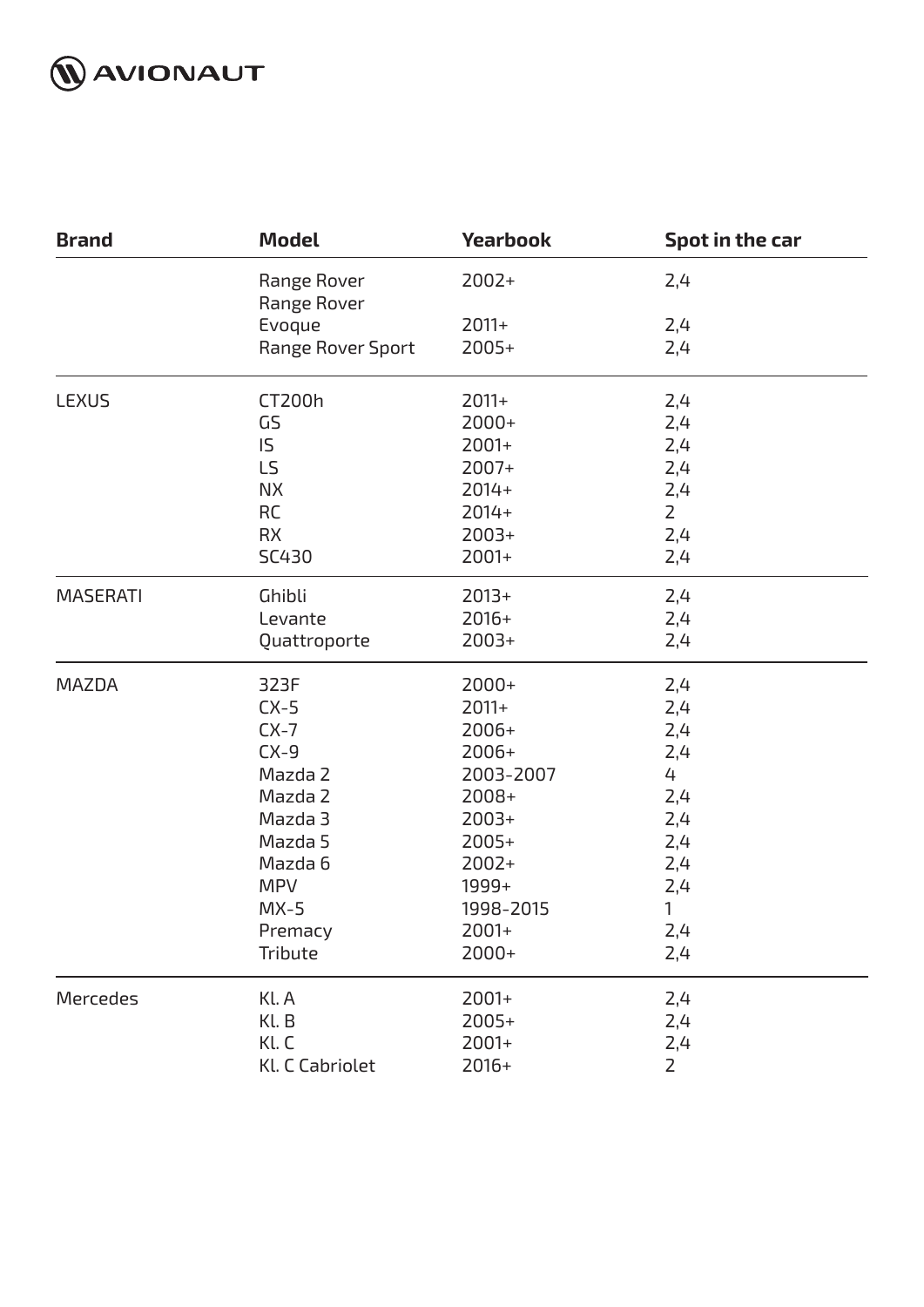

| <b>Brand</b>      | <b>Model</b>          | <b>Yearbook</b> | Spot in the car  |
|-------------------|-----------------------|-----------------|------------------|
|                   | Citan                 | $2012+$         | 2,4              |
|                   | <b>CL</b>             | $2006+$         | 2,4              |
|                   | Kl. CL                | 2001+           | 2,4              |
|                   | <b>CLA</b>            | $2013+$         | 2,4              |
|                   | <b>CLC Sportcoupe</b> | $2008+$         | 2,4              |
|                   | <b>CLK</b>            | $2003+$         | 2,4              |
|                   | <b>CLS</b>            | $2004+$         | 2,4              |
|                   | Kl. E                 | 2002+           | 2,4              |
|                   | <b>Kl.E Cabriolet</b> | $2010+$         | 2,4              |
|                   | Kl. G                 | $2006+$         | 2,4              |
|                   | Kl. GL                | 2005-2011       | 2,4              |
|                   | <b>GLA</b>            | $2014+$         | 2,4              |
|                   | <b>GLE</b>            | $2015+$         | 2,4              |
|                   | <b>GLK</b>            | $2008+$         | 2,4              |
|                   | Kl. M                 | $2001+$         | 2,4              |
|                   | Kl. R                 | $2005+$         | 2,3,4            |
|                   | Kl. S                 | 1998+           | 2,4              |
|                   | Sprinter              | $2006+$         | 3,4,5,7          |
|                   | Kl. V                 | $2014+$         | 2, 3, 4, 5, 6, 7 |
|                   | Vaneo                 | $2002+$         | 2,3,4            |
|                   | Viano                 | $2003+$         | 2,4,5,6,7        |
| <b>MINI</b>       | Vito                  | $2006+$         | 2,4,5,7          |
|                   | Clubman               | 2007-2014       | 2,4              |
|                   | Clubman               | $2015+$         | 1, 2, 4          |
|                   | Cooper                | $2006+$         | 2,4              |
|                   | Cooper                | $2014+$         | 1, 2, 4          |
|                   | Cooper Cabriolet      | $2009+$         | 2,4              |
|                   | Cooper D              | 2006+           | 2,4              |
|                   | Countryman            | $2010+$         | 2,4              |
|                   | Mini Cabrio           | $2016+$         | 1, 2, 4          |
|                   | One                   | $2001+$         | 2,4              |
|                   | <b>One Cabrio</b>     | $2010+$         | 2,4              |
| <b>MITSUBISHI</b> | <b>ASX</b>            | $2010+$         | 2,4              |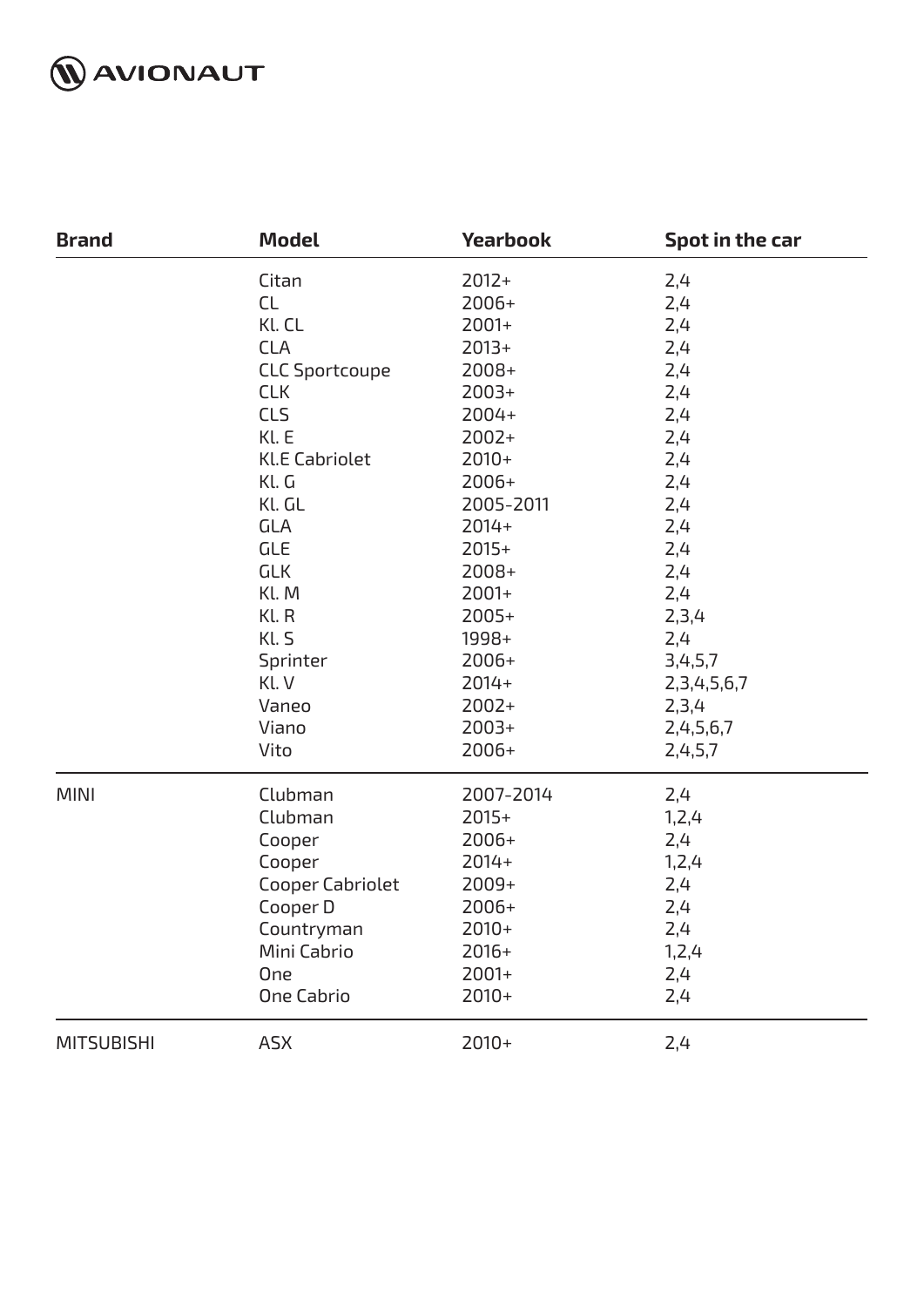

| <b>Brand</b>  | <b>Model</b>      | <b>Yearbook</b> | Spot in the car |
|---------------|-------------------|-----------------|-----------------|
|               | Colt              | 2004+           | 2,4             |
|               | Grandis           | $2003+$         | 2,4             |
|               | i-MIEV            | 2009+           | 2,4             |
|               | L200              | $2006+$         | 2,4             |
|               | Lancer            | $2003+$         | 2,4             |
|               | Outlander         | $2003+$         | 2,4             |
|               | Pajero            | $2003+$         | 2,4             |
|               | <b>Space Star</b> | $2012+$         | 2,4             |
| <b>NISSAN</b> | Almera            | $2000+$         | 2,4             |
|               | Almera Tino       | $2000+$         | 2,4             |
|               | Cube              | $2008+$         | 2,4             |
|               | Juke              | $2010+$         | 2,4             |
|               | Leaf              | $2010+$         | 2,4             |
|               | Maxima            | $2000+$         | 2,4             |
|               | Micra             | $2003+$         | 2,4             |
|               | Micra C+C         | $2005+$         | $\mathbf{1}$    |
|               | Murano            | $2002+$         | 2,4             |
|               | Navara            | $2005+$         | 2,4             |
|               | Note              | $2005+$         | 2,4             |
|               | <b>NV200</b>      | $2009+$         | 2,4             |
|               | Pathfinder        | $2005+$         | 2,4             |
|               | Pixo              | 2009+           | 2,4             |
|               | Primera           | $2002+$         | 2,4             |
|               | Pulsar            | $2014+$         | 2,4             |
|               | Qashqai           | $2007+$         | 2,4             |
|               | Tiida             | 2004+           | 2,4             |
|               | <b>X-TRAIL</b>    | $2001+$         | 2,4             |
| <b>OPEL</b>   | Adam              | $2013+$         | $\overline{2}$  |
|               | Agila             | 2000-2008       | 2,4             |
|               | Agila             | $2015+$         | 2,4             |
|               | Ampera            | $2012+$         | 2,4             |
|               | Antara            | $2006+$         | 2,4             |
|               | Astra             | 2004+           | 2,4             |
|               | Astra Caravan     | 2004+           | 2,4             |
|               | Astra GTC         | $2012+$         | 2,4             |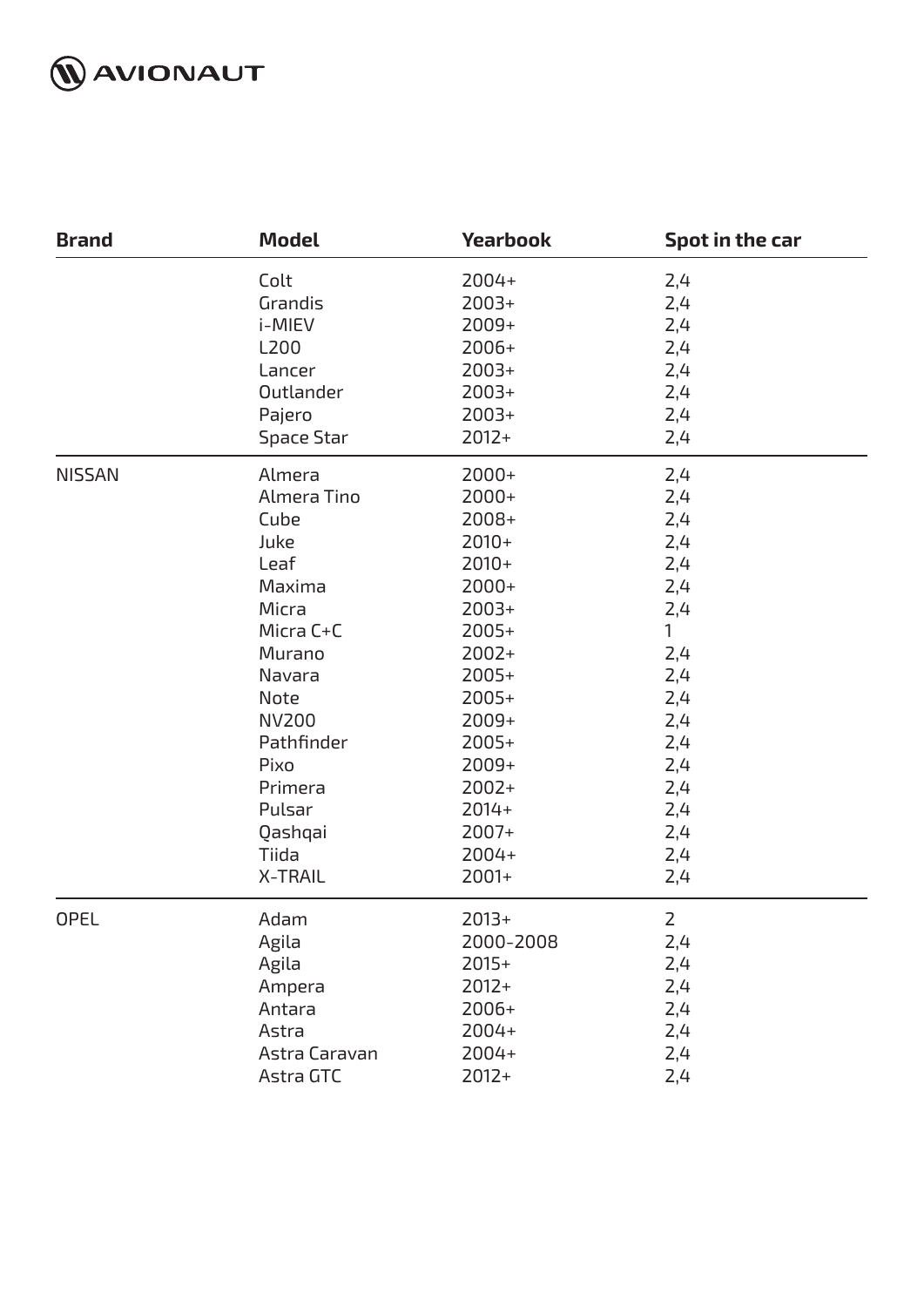

| <b>Brand</b>   | <b>Model</b>    | <b>Yearbook</b> | Spot in the car |
|----------------|-----------------|-----------------|-----------------|
|                | Astra Sports    |                 |                 |
|                | Tourer          | 2009+           | 2,4             |
|                | Astra Twin Top  | 2006+           | $\overline{2}$  |
|                | Combo           | $2001+$         | 2,4             |
|                | Corsa           | $2000+$         | 2,4             |
|                | Insignia        | 2008+           | 2,4             |
|                | Insignia Sports |                 |                 |
|                | Tourer          | $2008+$         | 2,4             |
|                | Karl            | $2015+$         | 2,4             |
|                | Meriva          | 2002-2009       | 2,4             |
|                | Meriva          | $2010+$         | 2,4             |
|                | Mokka           | $2012+$         | 2,4             |
|                | Signum          | $2003+$         | 2,4             |
|                | Vectra          | $2002+$         | 2,4             |
|                | Vivaro          | 2001-2005       | 3               |
|                | Vivaro          | 2006-2014       | 3,4             |
|                | Vivaro          | $2014+$         | 2,4             |
|                | Zafira          | 1999+           | 2,4             |
|                | Zafira Tourer   | $2011+$         | 2,4             |
| <b>PEUGEOT</b> | 107             | $2005+$         | 2,4             |
|                | 108             | $2014+$         | 2,4             |
|                | 2008            | $2013+$         | 2,4             |
|                | 206             | 1998+           | 2,4             |
|                | 206 CC          | $2000+$         | 1               |
|                | 206 SW          | $2002+$         | 2,4             |
|                | $206+$          | $2009+$         | 2,4             |
|                | 207             | 2006+           | 2,4             |
|                | 207 CC          | 2007+           | 1               |
|                | <b>207 SW</b>   | $2007+$         | 2,4             |
|                | 208             | $2012+$         | 2,4             |
|                | 3008            | $2009+$         | 2,4             |
|                | 307             | $2001+$         | 2,4             |
|                | 307 CC          | $2003+$         | 2,4             |
|                | 307 SW          | 2002+           | 2,4             |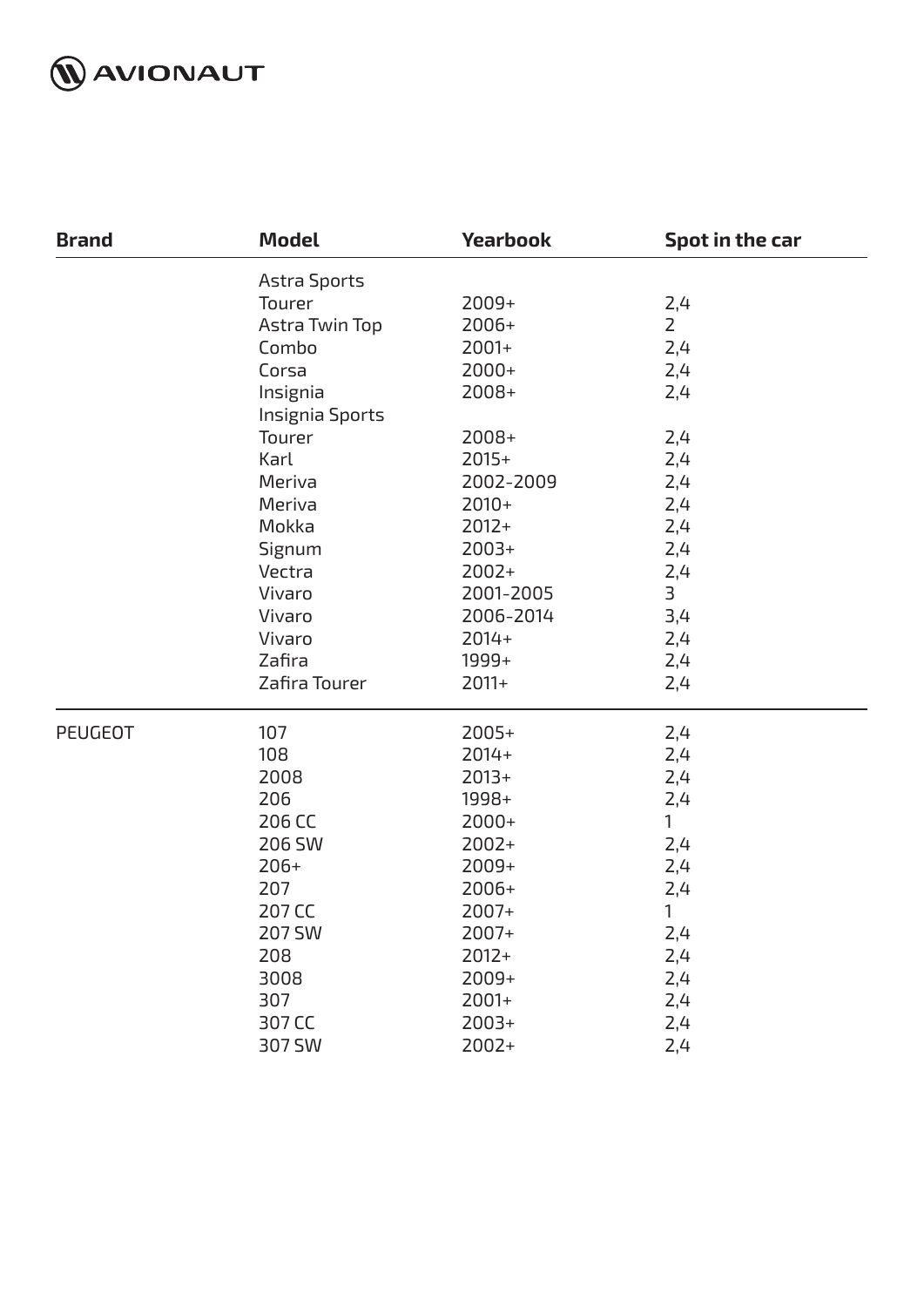

| <b>Brand</b>   | <b>Model</b>        | <b>Yearbook</b> | Spot in the car         |
|----------------|---------------------|-----------------|-------------------------|
|                | 308                 | 2007-2013       | 1, 2, 4                 |
|                | 308                 | $2013+$         | 2,4                     |
|                | 308 CC              | 2009+           | $\overline{2}$          |
|                | 308 SW              | 2008+           | 2,4                     |
|                | 4008                | $2012+$         | 2,4                     |
|                | 406                 | 1999+           | 2,4                     |
|                | 407                 | 2004-2006       | 2,4                     |
|                | 407                 | 2005+           | 2,4                     |
|                | 407 SW              | 2004+           | 1, 2, 4                 |
|                | 508 SW              | $2011+$         | 2,4                     |
|                | 607                 | 2001+           | 2,4                     |
|                | 807                 | $2002+$         | 2,4,5,7                 |
|                | Expert              | 2006+           | 2,4,5,7                 |
|                | iON                 | 2009+           | 2,4                     |
|                | Partner Origin      | 1996+           | $\overline{3}$          |
|                | Partner Tepee       | 2008+           | 1                       |
|                | Traveller           | $2016+$         | 2,3,4,6                 |
| <b>PONTIAC</b> | <b>Grand AM</b>     | 1998+           | 2,4                     |
| <b>PORSCHE</b> | Cayenne             | $2002+$         | 2,4                     |
|                | Cayman              | $2013+$         | 1                       |
|                | Macan               | $2014+$         | 2,4                     |
|                | Panamera            | $2017+$         | 2,4                     |
| <b>RENAULT</b> | Captur              | $2013+$         | 1, 2, 4                 |
|                | Clio                | 1998-2004       | 2,4                     |
|                | Clio                | 2005-2014       | 1, 2, 4                 |
|                | Clio                | $2012+$         | 2,4                     |
|                | Clio IV Grandtour   | $2013+$         | 2,4                     |
|                | Espace              | 1999+           | 2, 3, 4, 5, 7           |
|                | Fluence             | 2009+           | 2,4                     |
|                | <b>Grand Modus</b>  | 2008+           | 2,4                     |
|                | <b>Grand Scenic</b> | 2003-2008       | 1                       |
|                | <b>Grand Scenic</b> | 2009+           | $\overline{\mathsf{B}}$ |
|                | Kadjar              | $2015+$         | 2,4                     |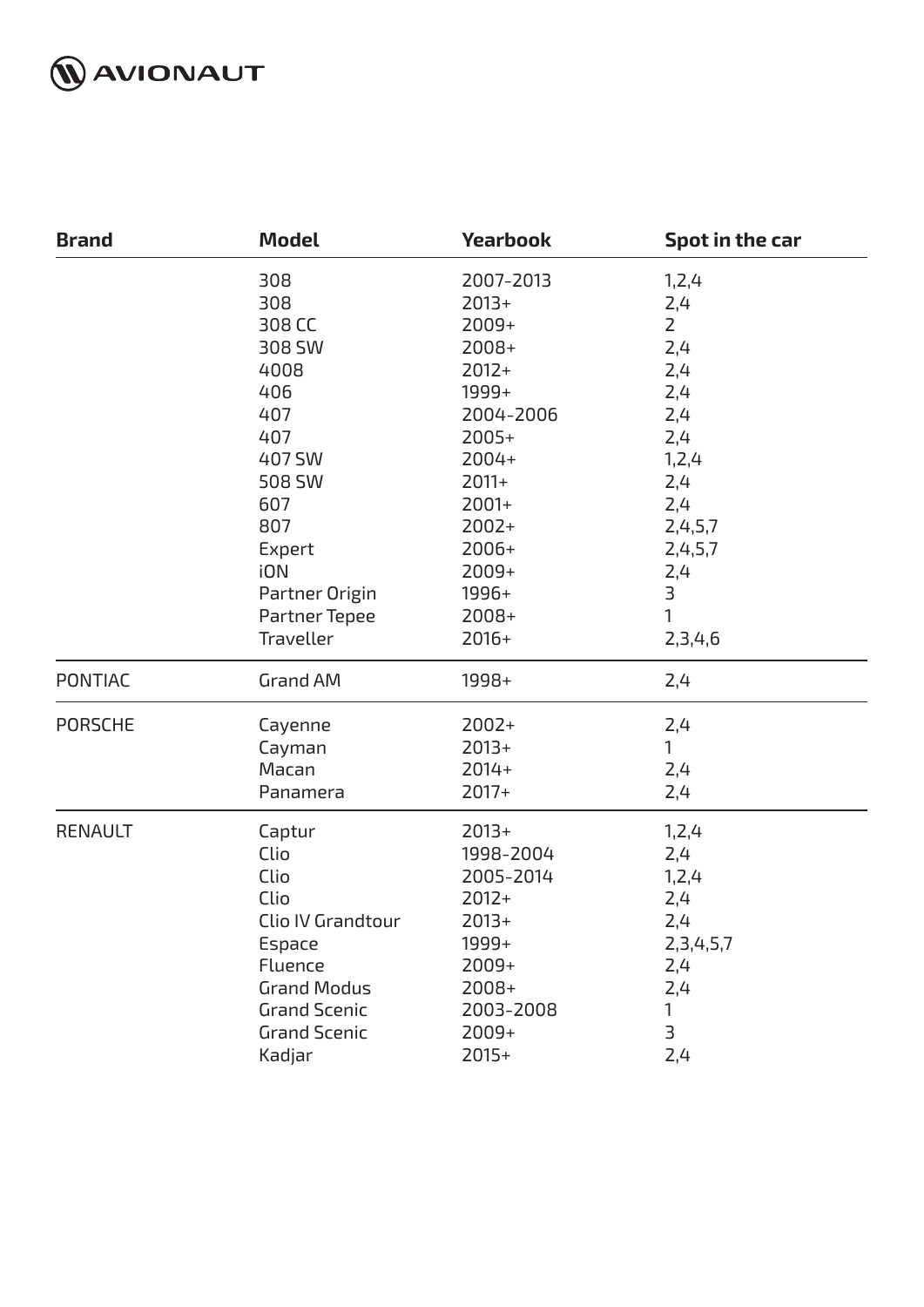

| <b>Brand</b> | <b>Model</b>                                                                                                                                                                                                                                              | <b>Yearbook</b>                                                                                                                                                                                                              | Spot in the car                                                                                                                                           |
|--------------|-----------------------------------------------------------------------------------------------------------------------------------------------------------------------------------------------------------------------------------------------------------|------------------------------------------------------------------------------------------------------------------------------------------------------------------------------------------------------------------------------|-----------------------------------------------------------------------------------------------------------------------------------------------------------|
|              | Koleos<br>Laguna<br>Laguna Coupe<br>Laguna Grandtour<br>Latitude<br>Megane<br>Megane<br>Megane<br>Megane CC<br><b>Megane Coupe</b><br>Megane<br>Grandtour<br>Modus<br>Scenic<br>Scenic<br>Trafic<br>Trafic<br>Twingo<br>Twingo<br><b>Vel Satis</b><br>Zoe | 2008+<br>$2001+$<br>$2008+$<br>2008+<br>$2010+$<br>1999-2002<br>2003-2007<br>$2008+$<br>$2003+$<br>$2009+$<br>$2003+$<br>2004+<br>2004-2008<br>$2009+$<br>2001-2014<br>$2015+$<br>2002-2014<br>$2015+$<br>$2002+$<br>$2012+$ | 2,4<br>2,4<br>2,4<br>2,4<br>2,4<br>1<br>1,2,4<br>2,4<br>2,4<br>2,4<br>2,4<br>2,4<br>$\mathbf{1}$<br>$\exists$<br>3,4<br>2,4<br>1,2,4<br>2,4<br>2,4<br>2,4 |
| <b>SAAB</b>  | $(9-3)$                                                                                                                                                                                                                                                   | $2002+$                                                                                                                                                                                                                      | 2,4                                                                                                                                                       |
|              | $(9-5)$                                                                                                                                                                                                                                                   | $2001+$                                                                                                                                                                                                                      | 2,4                                                                                                                                                       |
| <b>SEAT</b>  | Alhambra I                                                                                                                                                                                                                                                | 1996+                                                                                                                                                                                                                        | 2, 3, 4, 5, 7                                                                                                                                             |
|              | Alhambra II                                                                                                                                                                                                                                               | $2010+$                                                                                                                                                                                                                      | 2,3,4,5,7                                                                                                                                                 |
|              | Altea                                                                                                                                                                                                                                                     | 2004+                                                                                                                                                                                                                        | 2,4                                                                                                                                                       |
|              | Altea Freetrack                                                                                                                                                                                                                                           | $2007+$                                                                                                                                                                                                                      | 2,4                                                                                                                                                       |
|              | Altea XL                                                                                                                                                                                                                                                  | 2006+                                                                                                                                                                                                                        | 2,4                                                                                                                                                       |
|              | Cordoba                                                                                                                                                                                                                                                   | 1999+                                                                                                                                                                                                                        | 2,4                                                                                                                                                       |
|              | Exeo                                                                                                                                                                                                                                                      | 2008+                                                                                                                                                                                                                        | 1, 2, 4                                                                                                                                                   |
|              | Ibiza                                                                                                                                                                                                                                                     | 1993+                                                                                                                                                                                                                        | 2,4                                                                                                                                                       |
|              | Leon                                                                                                                                                                                                                                                      | 1998+                                                                                                                                                                                                                        | 2,4                                                                                                                                                       |
|              | Mii                                                                                                                                                                                                                                                       | $2011+$                                                                                                                                                                                                                      | 2,4                                                                                                                                                       |
|              | Toledo                                                                                                                                                                                                                                                    | 1998+                                                                                                                                                                                                                        | 2,4                                                                                                                                                       |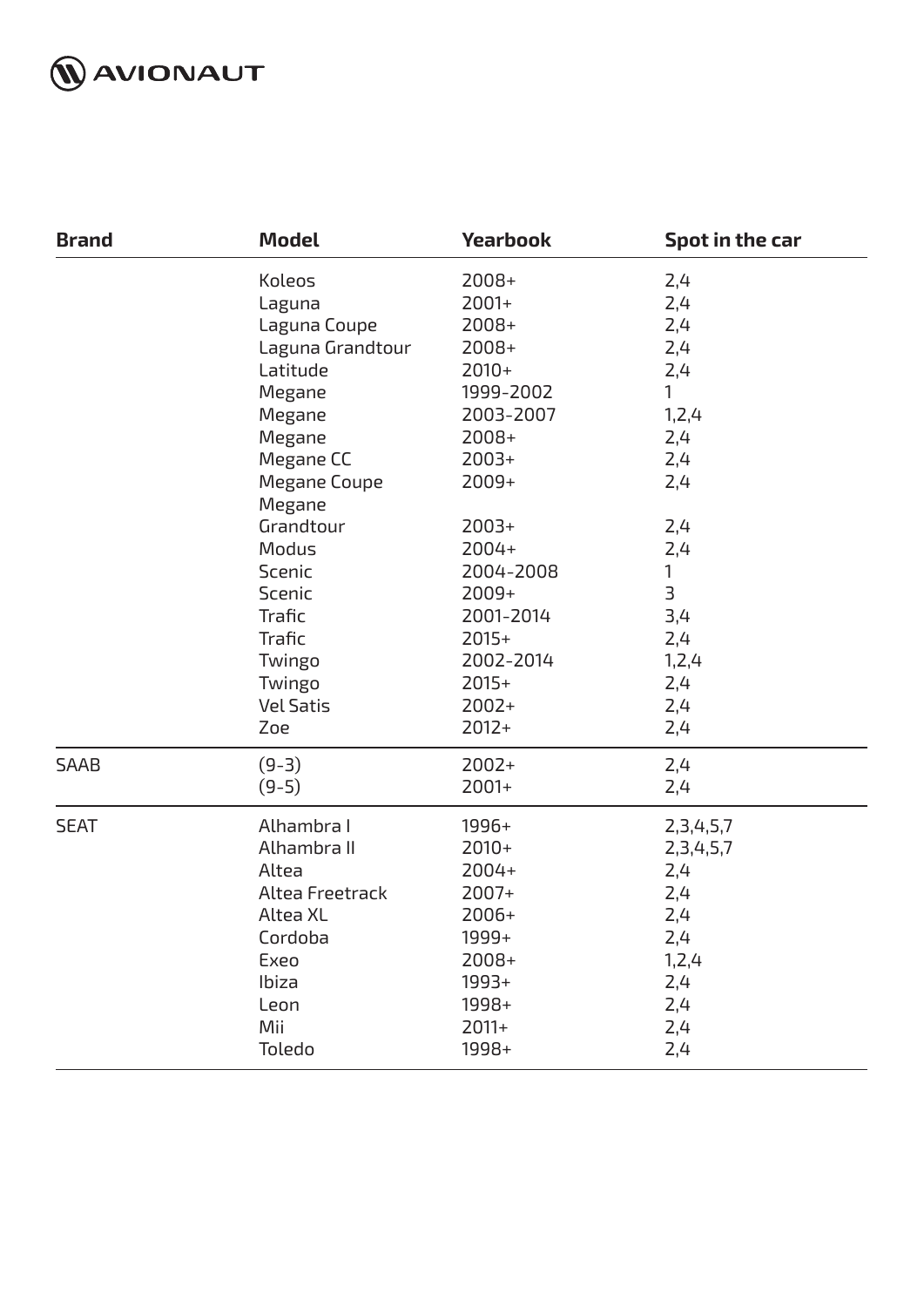

| <b>Brand</b>      | <b>Model</b>         | <b>Yearbook</b> | Spot in the car |
|-------------------|----------------------|-----------------|-----------------|
| <b>SKODA</b>      | Citigo               | $2011+$         | 2,4             |
|                   | Fabia                | 1999-2014       | 2,4             |
|                   | Fabia                | $2015+$         | 2,4             |
|                   | Octavia I            | 1996+           | 2,4             |
|                   | Octavia II           | 2004-2008       | 1,2,4           |
|                   | Octavia II           | $2009+$         | 2,4             |
|                   | Octavia III          | $2012+$         | 2,4             |
|                   | Octavia III          | $2013+$         | 1, 2, 4         |
|                   | Rapid                | $2012+$         | 2,4             |
|                   | Rapid Spaceback      | 2013-2016       | 2,4             |
|                   | Rapid Spaceback      | $2017+$         | 2,4             |
|                   | Roomster             | $2006+$         | 2,4             |
|                   | Superb               | 2001-2007       | 2,4             |
|                   | Superb               | 2008+           | 1,2,4           |
|                   | Yeti                 | 2009+           | 2,4             |
| <b>SMART</b>      | ForFour              | $2014+$         | 2,4             |
|                   | Fortwo               | 1998+           | 1               |
| <b>SSANG YONG</b> | Korando              | $2010+$         | 2,4             |
|                   | <b>Rexton Sports</b> | $2017+$         | 2,4             |
|                   | Rodius               | $2013+$         | 2,4             |
| <b>SUBARU</b>     | Forester II          | $2002+$         | 2,4             |
|                   | Forester IV          | $2013+$         | 2,4             |
|                   | Impreza              | $2000+$         | 2,4             |
|                   | Justy                | $2003+$         | 2,4             |
|                   | Legacy               | $2003+$         | 2,4             |
|                   | 02                   | 2009+           | 2,4             |
|                   | Outback              | $2003+$         | 2,4             |
|                   | Tribeca              | $2005+$         | 2,4             |
|                   | XV                   | $2011+$         | 2,4             |
|                   | <b>BRZ</b>           | $2012+$         | 2,4             |
| <b>SUZUKI</b>     | Alto                 | 2009+           | 2,4             |
|                   | Baleno               | $2016+$         | 2,4             |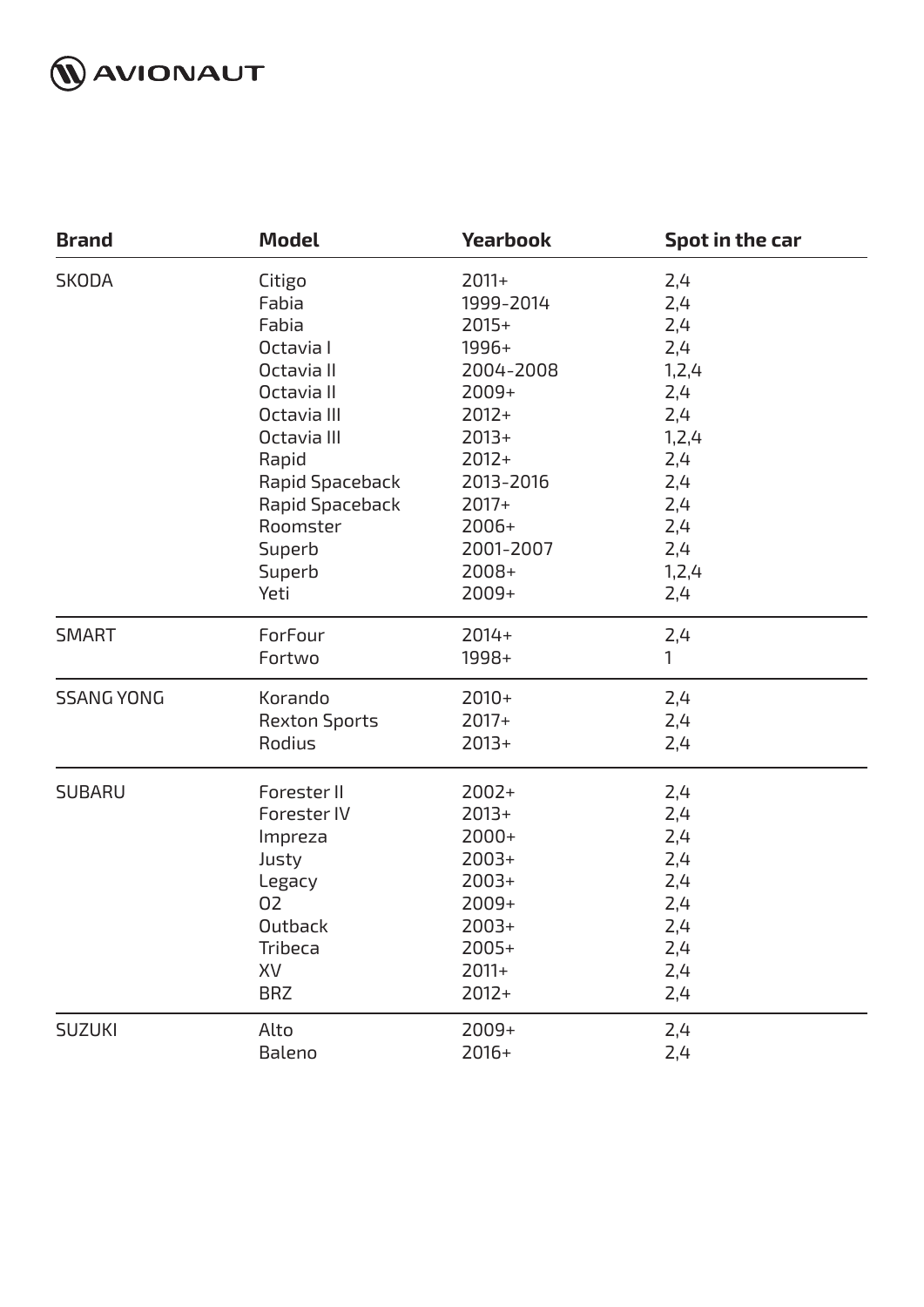

| <b>Brand</b>  | <b>Model</b>                | <b>Yearbook</b> | Spot in the car |
|---------------|-----------------------------|-----------------|-----------------|
|               | Celerio                     | $2014+$         | 2,4             |
|               | Ignis                       | $2003+$         | 2,4             |
|               | Kizashi                     | 2009+           | 2,4             |
|               | Liana                       | 2001+           | 2,4             |
|               | Splash                      | 2008+           | 2,4             |
|               | Swift                       | 2005+           | 2,4             |
|               | SX4                         | 2006+           | 2,4             |
|               | <b>SX4 S-Cross</b>          | $2013+$         | 2,4             |
|               | Vitara                      | 2005+           | 2,4             |
|               | Wagon R                     | $2000+$         | 2,4             |
| <b>TESLA</b>  | Model S                     | $2012+$         | 2,4             |
|               | Model X                     | $2015+$         | 2,4             |
| <b>TOYOTA</b> | Auris                       | 2006+           | 2,4             |
|               | <b>Auris Touring Sports</b> | $2013+$         | 2,4             |
|               | Avensis                     | $2003+$         | 2,4             |
|               | Aygo                        | 2005+           | 2,4             |
|               | Camry                       | 2001+           | 2,4             |
|               | Corolla                     | $2002+$         | 2,4             |
|               | Corolla Verso               | 2001+           | 2,4             |
|               | IQ                          | 2008+           | 2,4             |
|               | <b>Land Cruiser</b>         | $2002+$         | 2,4             |
|               | Previa                      | 2000+           | 2,4             |
|               | Prius                       | $2003+$         | 2,4             |
|               | Prius+                      | $2011+$         | 2,4             |
|               | <b>Proace Verso</b>         | $2016+$         | 2,3,4,6         |
|               | RAV <sub>4</sub>            | 2000+           | 2,4             |
|               | Urban Cruiser               | $2009+$         | 2,4             |
|               | Verso S                     | $2010+$         | 2,4             |
|               | Yaris                       | 1999+           | 2,4             |
|               | <b>Yaris Verso</b>          | 1999+           | 2,4             |
| <b>VOLVO</b>  | C <sub>30</sub>             | 2006+           | 2,4             |
|               | C70                         | 2006+           | 2,4             |
|               | <b>S40</b>                  | 2004+           | 2,4             |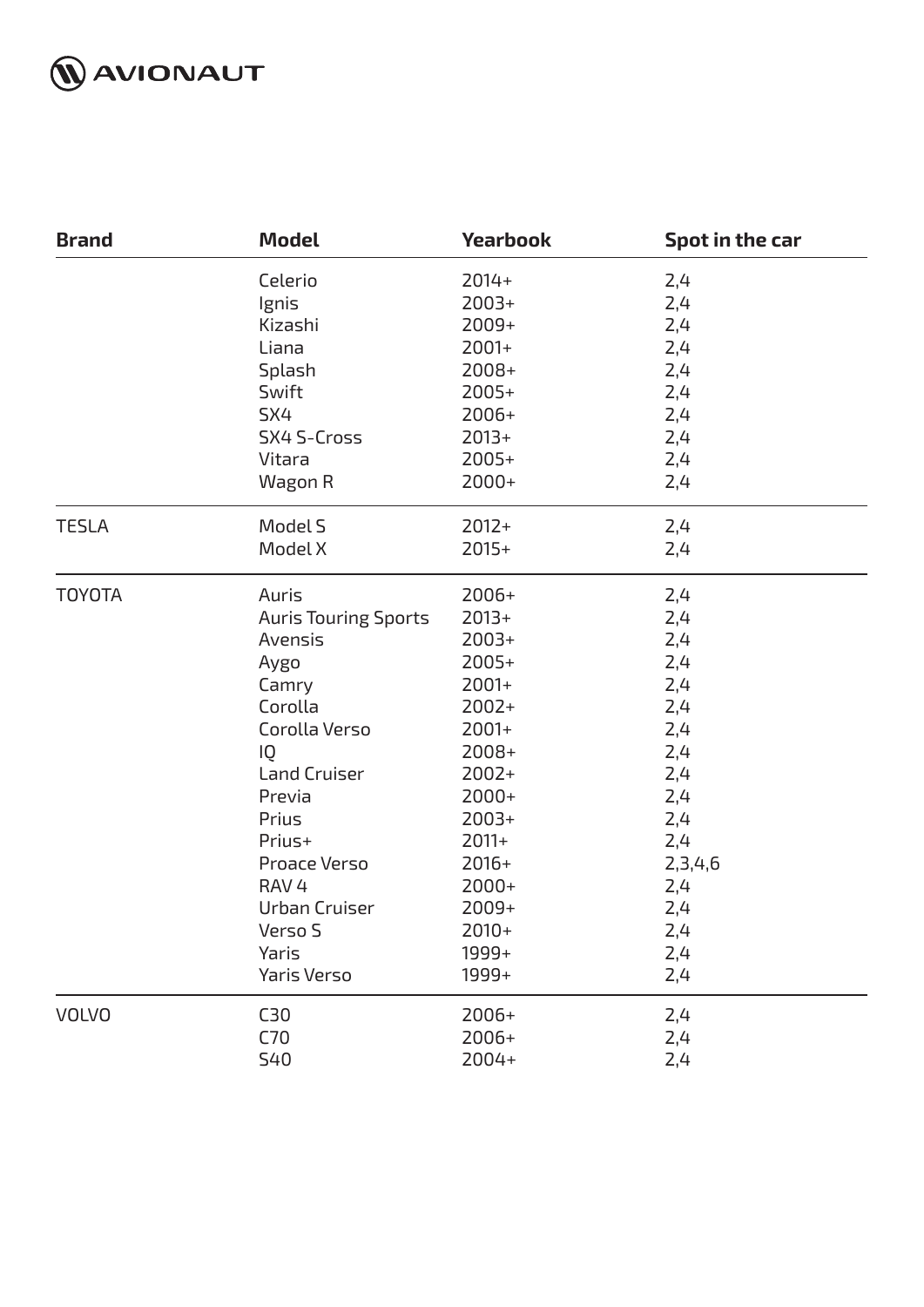

| <b>Brand</b> | <b>Model</b>             | <b>Yearbook</b> | Spot in the car |
|--------------|--------------------------|-----------------|-----------------|
|              | <b>S60</b>               | $2000+$         | 2,4             |
|              | <b>S80</b>               | 1998+           | 2,4             |
|              | V40                      | $2000+$         | 2,4             |
|              | <b>V40 Cross Country</b> | $2013+$         | 2,4             |
|              | V50                      | $2004+$         | 2,4             |
|              | <b>V60</b>               | $2010+$         | 2,4             |
|              | V70                      | $2000+$         | 2,4             |
|              | <b>XC60</b>              | 2008+           | 2,4             |
|              | <b>XC70</b>              | 2000+           | 2,4             |
|              | <b>XC90</b>              | $2003+$         | 2,4             |
| <b>VW</b>    | Amarok                   | $2010+$         | 2,4             |
|              | <b>Beetle</b>            | $2011+$         | 2,4             |
|              | <b>Beetle Cabriolet</b>  | $2012+$         | 2,4             |
|              | <b>Bora</b>              | 1998+           | 2,4             |
|              | Caddy                    | $2003+$         | 2,4             |
|              | <b>CC</b>                | $2012+$         | 2,4             |
|              | EOS                      | 2006+           | 2,4             |
|              | Fox                      | $2005+$         | 2,4             |
|              | Golf                     | 2008+           | 2,4             |
|              | Golf IV                  | 1997+           | 2,4             |
|              | <b>Golf IV Variant</b>   | 1999+           | 2,4             |
|              | Golf Plus                | 2004+           | 2,4             |
|              | Golf Sportsvan           | $2014+$         | 2,4             |
|              | Golf V                   | $2003+$         | 2,4             |
|              | Golf VI Cabrio           | $2011+$         | 2,4             |
|              | <b>Golf VI Variant</b>   | $2009+$         | 2,4             |
|              | <b>Golf VII Variant</b>  | $2013+$         | 2,4             |
|              | Jetta V                  | $2005+$         | 2,4             |
|              | Lupo                     | 1998+           | 2,4             |
|              | <b>New Beetle</b>        | 1998+           | 2,4             |
|              | Passat                   | 1997+           | 2,4             |
|              | Passat CC                | $2008+$         | 2,4             |
|              | Passat Variant           | $2005+$         | 2,4             |
|              | Phaeton                  | 2001+           | 2,4             |